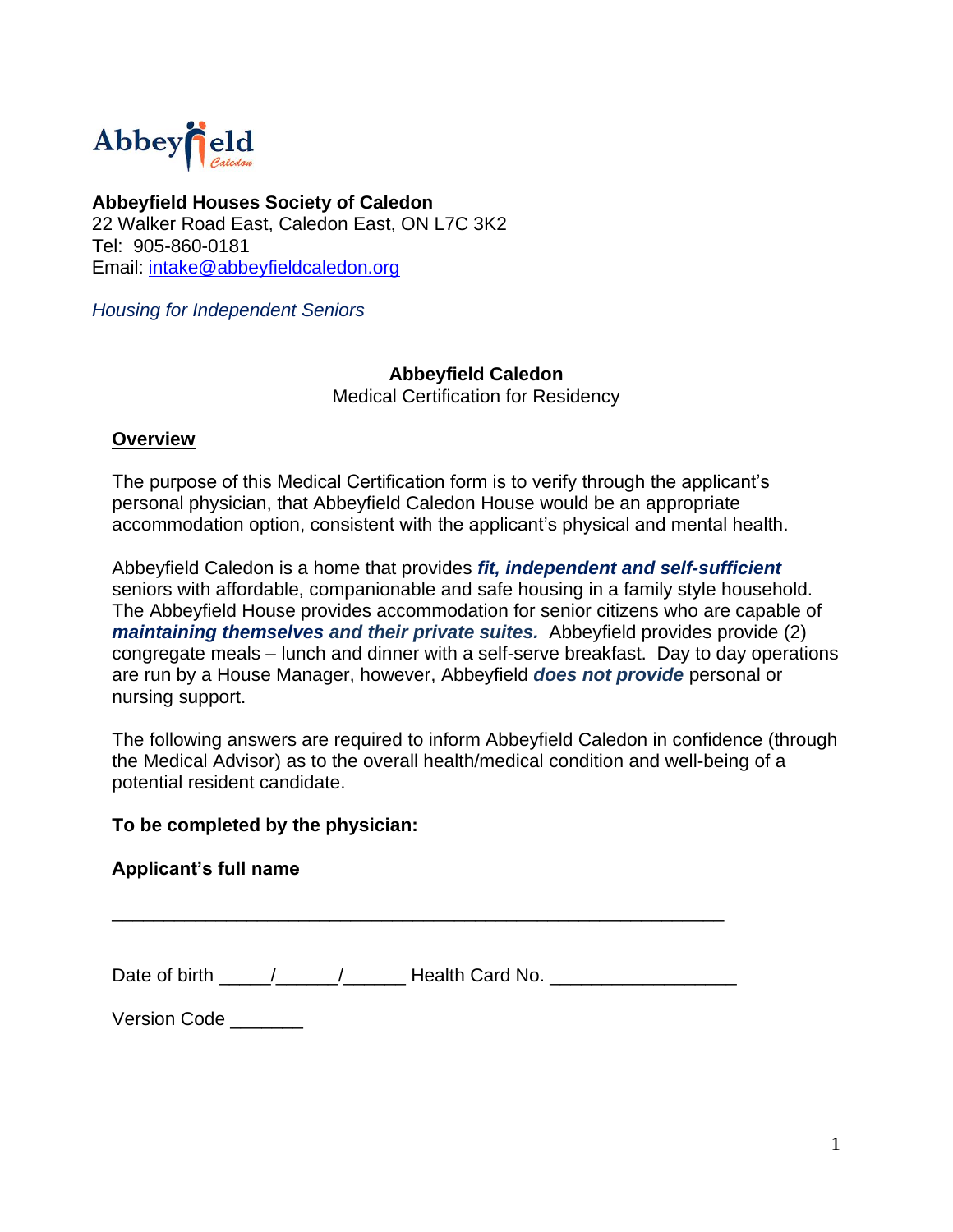**Current Medical Conditions**: (Please list physical and mental conditions currently observed or under treatment, including evidence of a communicable disease)

|                                                | ,我们也不能在这里的时候,我们也不能在这里的时候,我们也不能在这里的时候,我们也不能会在这里的时候,我们也不能会在这里的时候,我们也不能会在这里的时候,我们也不 |
|------------------------------------------------|----------------------------------------------------------------------------------|
|                                                |                                                                                  |
| <b>Current Medications:</b>                    |                                                                                  |
|                                                |                                                                                  |
|                                                |                                                                                  |
|                                                |                                                                                  |
|                                                |                                                                                  |
|                                                |                                                                                  |
| May administer own medication? $Yes$ $\Box$ No |                                                                                  |
|                                                |                                                                                  |
| Requires oxygen?                               | Amount ___________<br>Mode $\_\_$                                                |
| <b>Allergies</b>                               |                                                                                  |
|                                                |                                                                                  |
|                                                |                                                                                  |
|                                                | Diet restrictions (Please list any food allergies or intolerances)               |
|                                                |                                                                                  |
|                                                |                                                                                  |
|                                                |                                                                                  |
|                                                |                                                                                  |
| VISION (with glasses, if worn)                 | <b>Blind</b><br>Glasses<br>Adequate<br>Impaired                                  |
|                                                |                                                                                  |
| <b>HEARING</b> (with aid if worn)              | Impaired<br>Deaf<br>Adequate<br>Aids                                             |
|                                                |                                                                                  |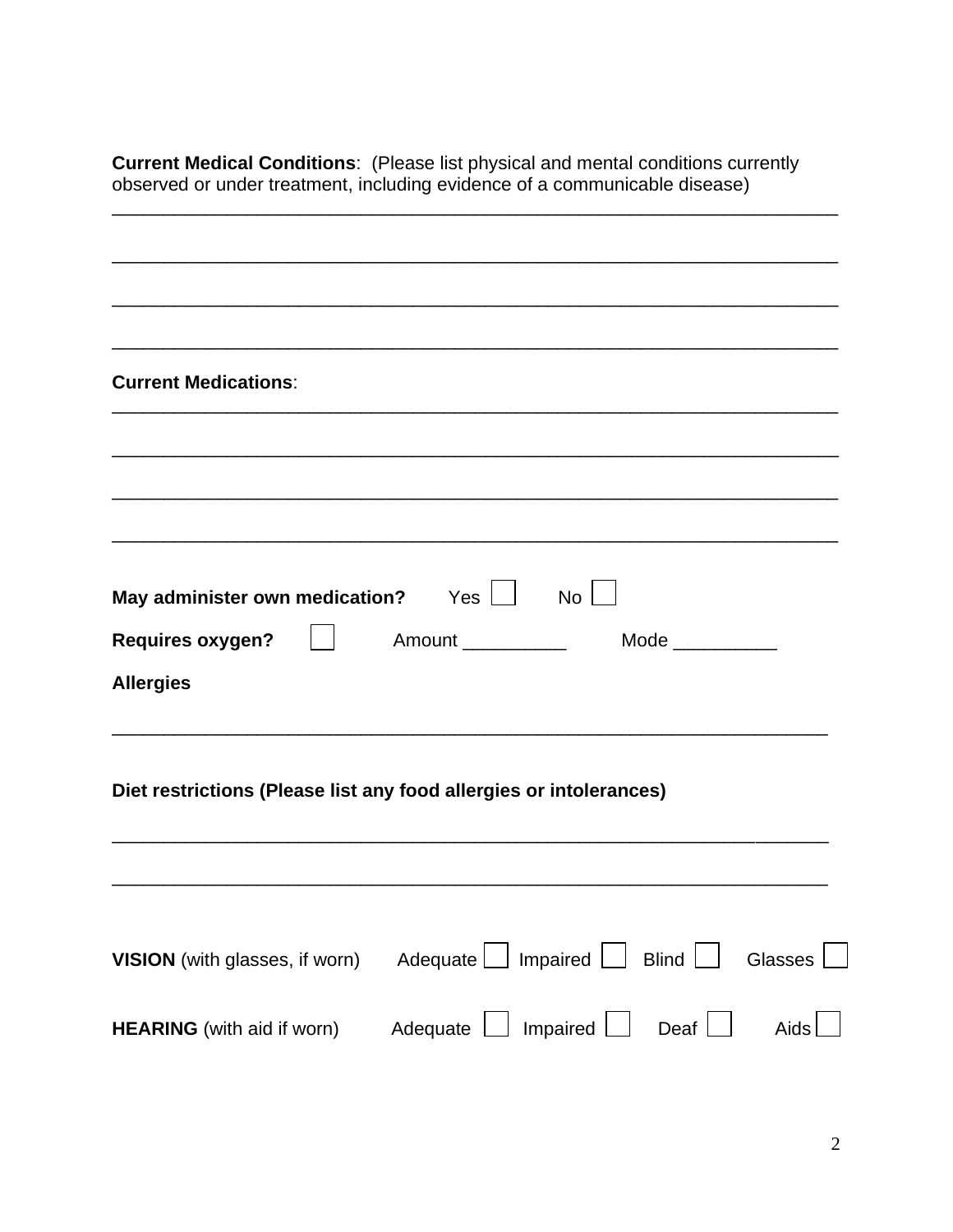| $\perp$ Poor<br>」 Fair<br>Good<br><b>MOBILITY: Excellent</b>                                                                                                                                                                                                                                              |  |  |  |  |  |  |  |
|-----------------------------------------------------------------------------------------------------------------------------------------------------------------------------------------------------------------------------------------------------------------------------------------------------------|--|--|--|--|--|--|--|
| Requires use of a walker or walking aid? Yes $\Box$ No $\Box$                                                                                                                                                                                                                                             |  |  |  |  |  |  |  |
| Is the applicant approved for driving? Yes $\bigsqcup$ No $\bigsqcup$ Don't Know $\bigsqcup$                                                                                                                                                                                                              |  |  |  |  |  |  |  |
| <b>Mental Health:</b>                                                                                                                                                                                                                                                                                     |  |  |  |  |  |  |  |
| Does the applicant display normal cognitive abilities? $Yes \Box No \Box So$ metimes                                                                                                                                                                                                                      |  |  |  |  |  |  |  |
| Is there onset signs dementia or Alzheimer's? $\,$ $\vee$ es $\,\Box\,$ No                                                                                                                                                                                                                                |  |  |  |  |  |  |  |
| Please provide an overall assessment of the applicant's mental and physical health                                                                                                                                                                                                                        |  |  |  |  |  |  |  |
|                                                                                                                                                                                                                                                                                                           |  |  |  |  |  |  |  |
|                                                                                                                                                                                                                                                                                                           |  |  |  |  |  |  |  |
|                                                                                                                                                                                                                                                                                                           |  |  |  |  |  |  |  |
|                                                                                                                                                                                                                                                                                                           |  |  |  |  |  |  |  |
| In your opinion, is the applicant able to live independently and provide self-care and<br>manage day to day living tasks in a congregate setting? (ie. Personal hygiene, eating,<br>laundry, errands, physical mobility, emotional intelligence, appropriate social<br>interactions etc.) Please Comment: |  |  |  |  |  |  |  |
|                                                                                                                                                                                                                                                                                                           |  |  |  |  |  |  |  |
|                                                                                                                                                                                                                                                                                                           |  |  |  |  |  |  |  |
|                                                                                                                                                                                                                                                                                                           |  |  |  |  |  |  |  |
| Are there any factors or conditions, which do, or are likely to, in the short term, cause<br>this person to be unable to personally provide adequate self-care in the environment<br>being considered? Please provide and explanation below:                                                              |  |  |  |  |  |  |  |

\_\_\_\_\_\_\_\_\_\_\_\_\_\_\_\_\_\_\_\_\_\_\_\_\_\_\_\_\_\_\_\_\_\_\_\_\_\_\_\_\_\_\_\_\_\_\_\_\_\_\_\_\_\_\_\_\_\_\_\_\_\_\_\_\_\_\_\_\_\_

\_

 $\overline{a}$ 

 $\overline{a}$ 

 $\overline{a}$ 

\_

 $\overline{a}$ 

\_

\_

 $\overline{a}$ 

\_\_\_\_\_\_\_\_\_\_\_\_\_\_\_\_\_\_\_\_\_\_\_\_\_\_\_\_\_\_\_\_\_\_\_\_\_\_\_\_\_\_\_\_\_\_\_\_\_\_\_\_\_\_\_\_\_\_\_\_\_\_\_\_\_\_\_\_\_\_

\_\_\_\_\_\_\_\_\_\_\_\_\_\_\_\_\_\_\_\_\_\_\_\_\_\_\_\_\_\_\_\_\_\_\_\_\_\_\_\_\_\_\_\_\_\_\_\_\_\_\_\_\_\_\_\_\_\_\_\_\_\_\_\_\_\_\_\_\_\_

 $\overline{a}$ 

 $\overline{a}$ 

 $\overline{a}$